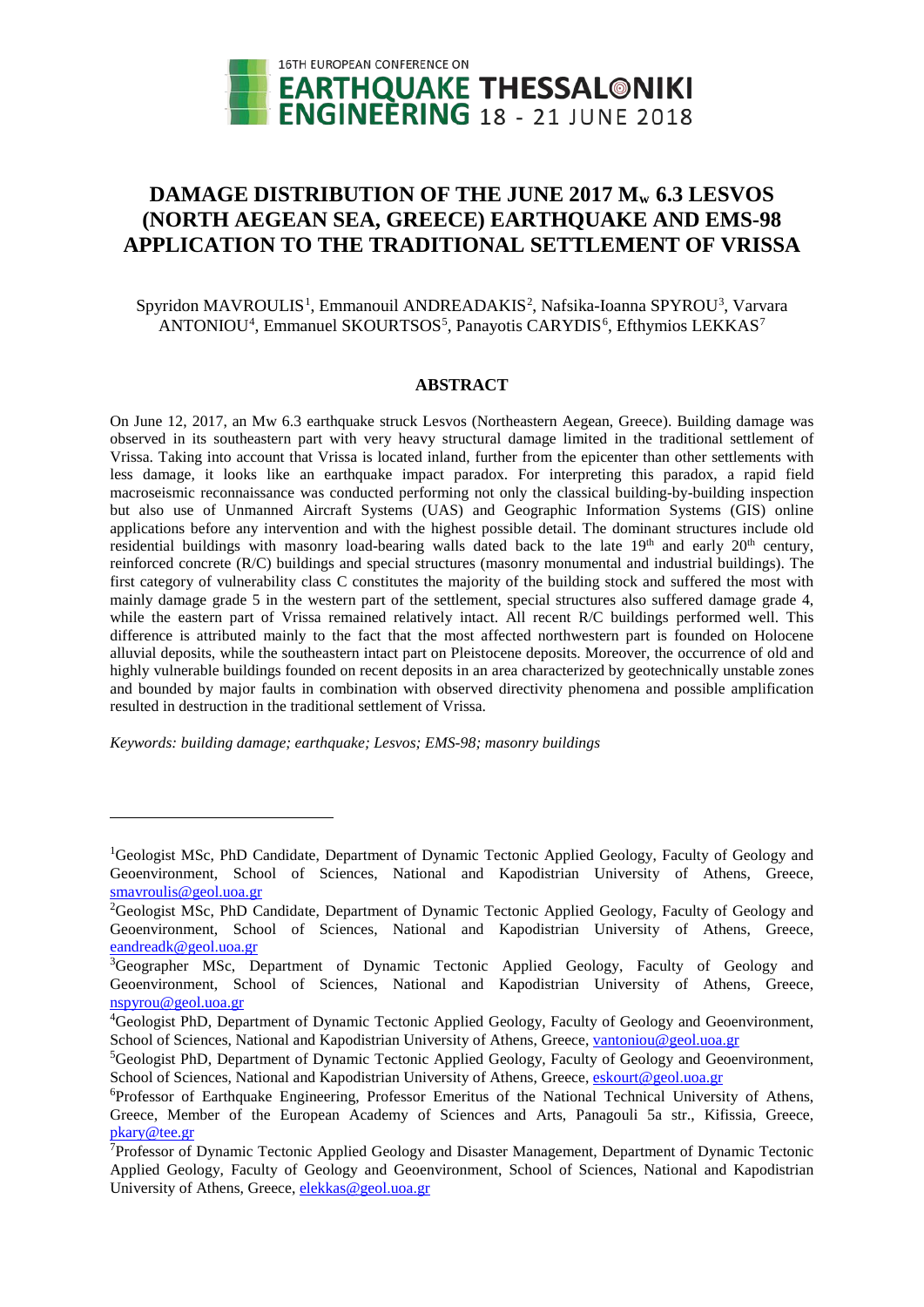## **1. INTRODUCTION**

On June 12, 2017 (12:28 GMT) a strong earthquake struck Lesvos Island (Northeastern Aegean, Greece) (Fig. 1a). It was estimated to be Mw 6.3 (Papadimitriou et al., 2017). It claimed the life of a woman due to building collapse and 15 injured due to falling debris. Based on preliminary seismological data provided by Papadimitriou et al. (2017), the earthquake epicenter is located offshore southeastern Lesvos (Fig. 1a). The main shock is located at depth of about 13 km and the fault plane solutions demonstrated a NW-SE striking and SW-dipping normal fault that constitutes the northern margin of the offshore Lesvos basin (Fig. 1a).

Building damage induced by the 2017 Lesvos earthquake was localized in southeastern Lesvos. The traditional settlement of Vrissa suffered the most damage to its building stock, while less damage were observed in other villages of the affected area. Almost 50% of buildings that suffered damage by the earthquake are concentrated in Vrissa settlement. More specifically, 472 structures including 408 residential buildings, 25 business premises, 6 temples and public buildings as well as 33 warehouses were characterized as uninhabitable in Vrissa (Natural Disaster Rehabilitation Directorate, 2017).

Taking into account the spatial distribution of damage induced by the 2017 Lesvos earthquake and the fact that Vrissa is located inland, further from the epicenter than other settlements with less damage (e.g. Plomari, Vatera etc) (Fig. 1a), Vrissa seemed like an earthquake impact paradox. Thus, it was decided that an immediate damage assessment should be implemented, with the highest possible detail. In particular, a rapid macroseismic reconnaissance was conducted by the research team throughout the devastated village performing not only classical methods of earthquake damage assessment (e.g. building-by-building inspection), but also modern and innovative techniques, which comprised the use of Unmanned Aircraft Systems (UAS) and Geographic Information Systems (GIS) online applications as the basis of a rapid post-earthquake damage assessment before any intervention was made in the settlement. Thus, all earthquake effects on the natural environment and the building stock of Vrissa were captured and saved with maximum accuracy for further processing and analysis. All data and critical information collected were freely accessible from the link provided (http://arcg.is/2sPnlrf) to all ministries, state authorities, agencies competent in civil protection and disaster management as well as in the direction and coordination of the executive and operational forces at central, regional and local level in order to rapidly and effectively respond to the emergency needs of the affected population arising from the earthquake disaster.

This paper aims to the brief presentation of the geological structure and the recent seismicity of Lesvos and mainly to the application of the European Macroseismic Scale 1998 (EMS-98) based on the guidelines provided by Grünthal (1998) to the area affected by the 2017 Lesvos earthquake with special emphasis to the worst affected settlement of Vrissa by using not only the classical but also modern and innovative methodologies methods of post-earthquake building damage assessment.

## **2. GEOLOGICAL SETTING AND SEISMICITY OF LESVOS ISLAND**

The eastern Lesvos comprises alpine rocks, including a lower unit of Upper Paleozoic to Triassic schists and marbles, underlying tectonically large ultrabasic masses (Lesvos ophiolites) (Hecht, 1972, 1974a, b, c; Katsikatsos et al., 1982; Pe-Piper & Piper, 1993). As regards more recent formations, continental sedimentation occurred during Pleistocene in the coastal region of Vatera located in southeastern Lesvos (Fig. 1a), when a relatively thick sequence of conglomerates and clays was deposited.

The main active tectonic structure of the affected area is the Polichnitos - Plomari fault (Chatzipetros et al., 2013). This NW-SE striking and SW-dipping fault is about 13.5 km (Fig. 1a), controls the long linear series of hills in the areas between Polichnitos and Plomari (Fig. 1a). Its footwall is composed of ophiolites, schists and marbles, while its hanging wall consists of Pleistocene and Holocene deposits (Hecht, 1972, 1974c).

Based on historic and instrumentally recorded seismicity data, it is concluded that the island has been repeatedly struck by earthquakes from 1383 to present with magnitudes varying from 6.2 to 7.4 and seismic intensities of up to X (Papazachos & Papazachou, 2003; Taxeidis 2003; Ambraseys 2009) with significant effects to the local population, the natural environment and the building stock. It is not the first time that the southeastern Lesvos is the worst affected by an earthquake. Similar distribution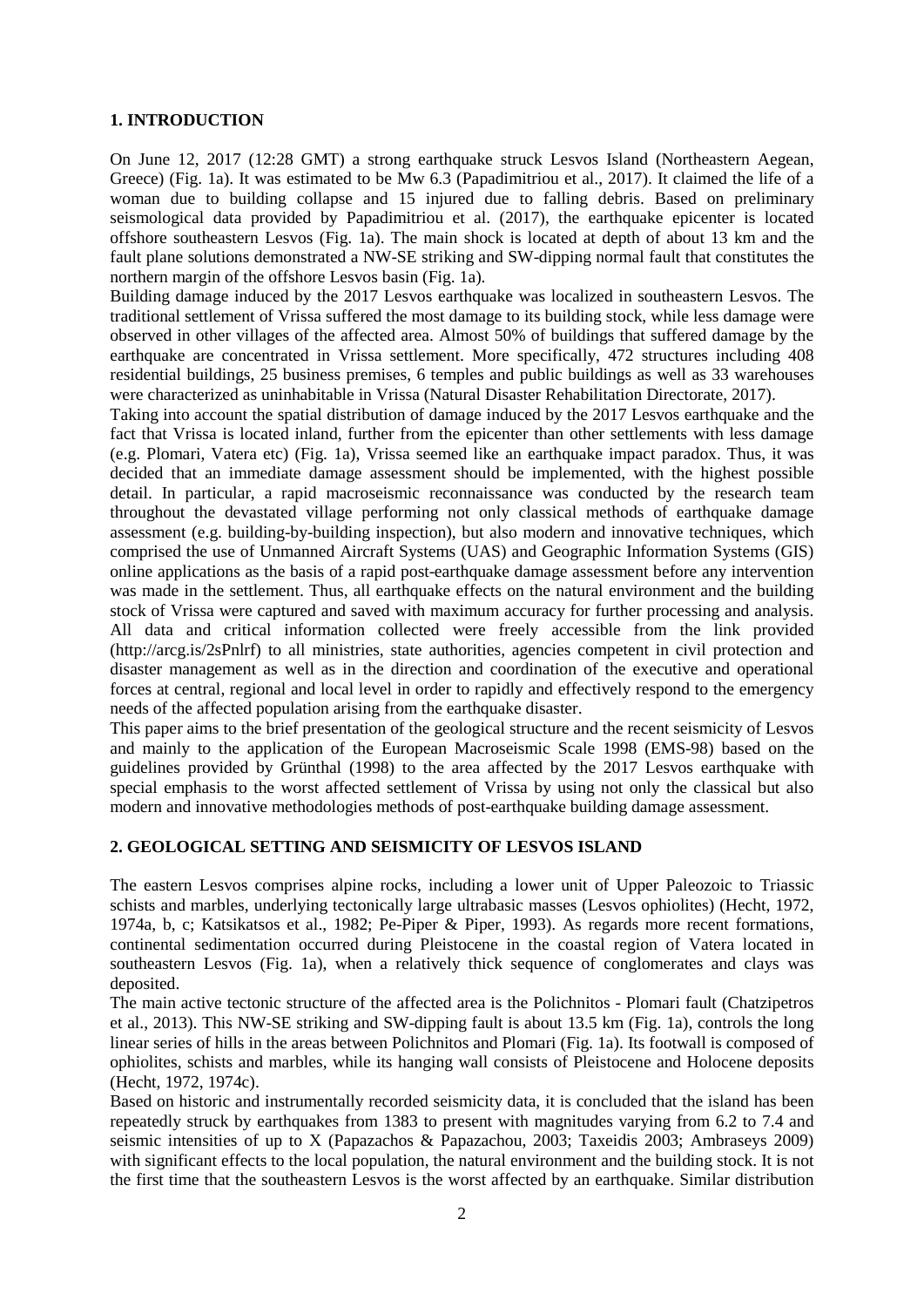of seismic intensities were also reported after the 1845 (October 11, M=6.8,  $I_{MAX}=X$ ), 1867 (March 7, M=7.0, I<sub>MAX</sub>=X), 1953 (March 18, M=7.4, I<sub>MAX</sub>=IX+) and 1981 (December 19, M=7.2, I<sub>MAX</sub>=VIII) (Fig. 1b).



Figure 1. (a) The 2017 Lesvos (Northeastern Aegean Sea, Greece) earthquake was generated offshore southeastern Lesvos by a NW-SE striking and SW-dipping normal fault that constitutes the northern margin of the offshore Lesvos basin located southwards of the island. (b) Areas with high contrasts in seismic intensities during large earthquakes in Lesvos. The maximum intensities have undoubtedly been observed in the southern and eastern part of Lesvos during the 1845, 1867, 1953 and 1981 earthquakes (data from Papazachos & Papazachou, 2003; Taxeidis, 2003; Ambraseys, 2009).

## **3. APPLICATION OF EMS-98 TO THE TRADITIONAL SETTLEMENT OF VRISSA**

### *3.1. Dominant building types in the affected area and differentiation of buildings into vulnerability classes*

During the field phase of the survey more than 1000 buildings were inspected. Generally, the dominant building types of the affected area are: (a) masonry buildings, (b) reinforced-concrete (R/C) buildings, and special structures including (c) monumental and (d) industrial buildings (Fig. 2).

The first category include 1- to 3-storey masonry buildings with load-bearing walls (Fig. 2a-f). These structures can be further classified depending on the construction material of the masonry, which can be composed of (a) massive stones (Fig. 2a-b), (b) manufactured stone units (Fig. 2c-d), (c) mixed materials including massive stones, manufactured stone units, handmade solid clay bricks, perforated bricks and concrete blocks (Fig. 2e-f). These materials are bound by different types of mortar including mainly clay and lime mortars in the old structures and cement mortars in more recent ones. The main characteristic of the masonry buildings is the fact that their construction is dated back to the late  $19<sup>th</sup>$  and the early  $20<sup>th</sup>$  century. Consequently, they are at the end of their conventional life cycle and face up probable decay problems affecting the mechanical properties of their elements and their structural response during an earthquake. They belong to the vulnerability class C based on the EMS-98 guidelines. Masonry structures with R/C floors were also observed in the affected area and they also belong to the vulnerability class C.

The second category include R/C buildings with R/C frame comprising horizontal elements (beams) and vertical elements (columns) connected by rigid joints as well as infill-partition walls (Fig. 2g-h). They are recent structures built during the last decades according to strict anti-seismic regulations and specifications and belong to the vulnerability class D. It is significant to note that all new building structures in Lesvos are designed on the basis of a PGA equal to 0.24g, which corresponds to the second largest seismic strength demand according to the Greek seismic code (Earthquake Planning and Protection Organization- EPPO 2000).

During the rapid post-earthquake field survey conducted in Vrissa, a special category of traditional residential buildings was detected. They are characterized by anti-seismic construction with dual structural system. The structures employ both autonomous masonry walls and timber frames with extensive "X" bracing (Fig. 2i). During an earthquake, these frames could guarantee the stability of the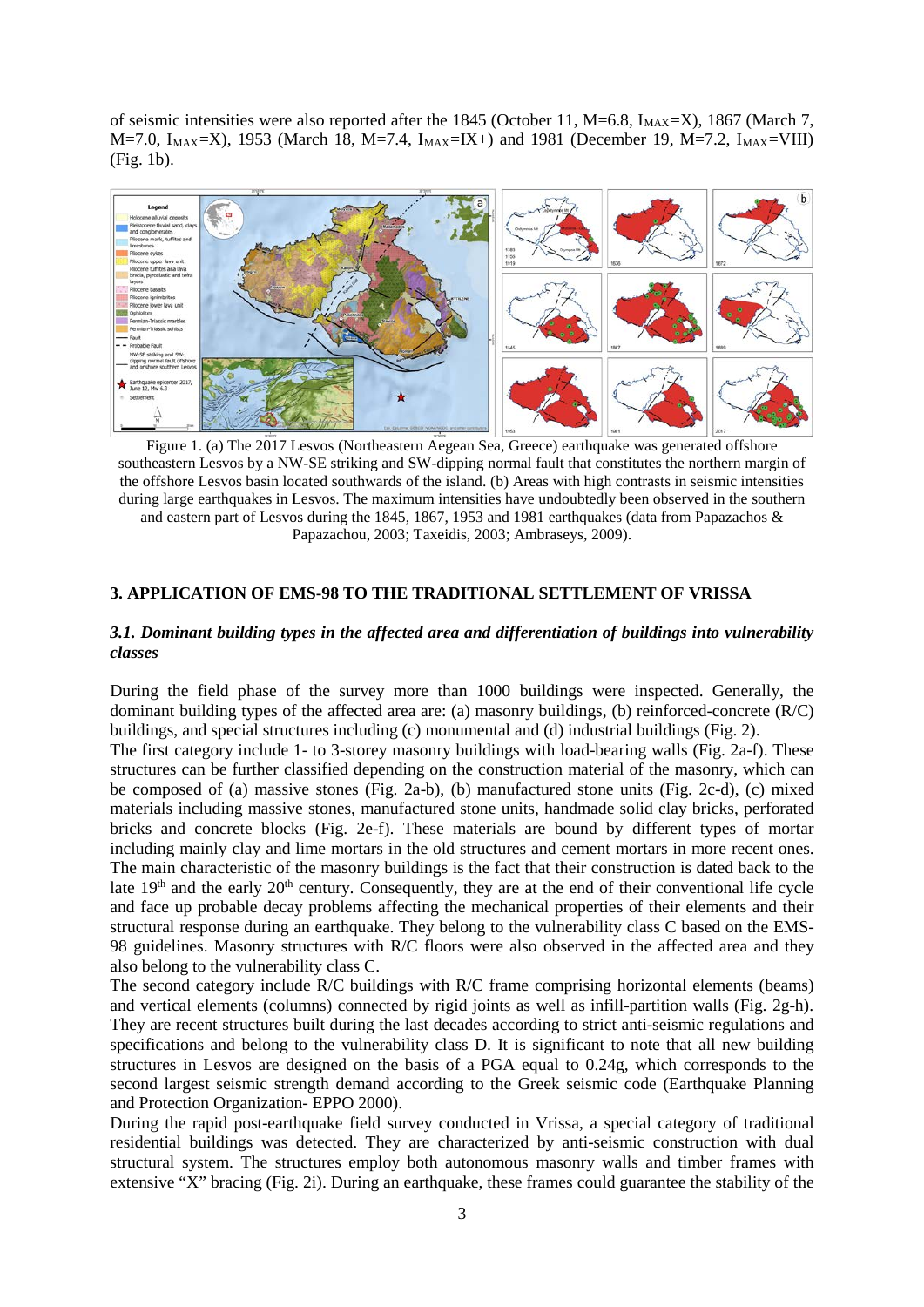roof in case of a partial collapse of the masonry structure. This system has been also observed in Eressos settlement in the western part of Lesvos and in Bergama in the western coast of Turkey and thoroughly described and analyzed by Karydis (2008).

The third category include masonry monumental structures such as churches and schools (Fig. 2j). Regarding the church construction and architecture in Lesvos, there are few well-preserved and stillstanding monuments, mainly of the one-aisled basilica type, representing the church architecture of Lesvos before the 18<sup>th</sup> century. These structures are characterized of small size, simplicity of the exterior appearance and subtle interior space. Detailed information on building materials, construction methods and architectural design of this period are scarce. This fact is attributed to the high seismicity of the North Aegean region especially during the  $19<sup>th</sup>$  century and the occurrence of destructive earthquakes from 1845 to 1889, the high vulnerability of these structures due to poor and inadequate construction materials and absence of anti-seismic protection design and measures. The three-aisled basilica was considered to be an innovative type of the church architecture of the early  $20<sup>th</sup>$  century with many examples observed in Lesvos as well as in Northern Greece. Large three-aisled basilicas were built in sites of older temples. The size and the interior luxury of the churches were indicative of the economic growth and development of this time period. The three-aisled basilica with wooden roof comprises a single stone masonry with a portico and a women chamber above it. The external part of the masonry remained uncovered except from its lower part which was coated in order to give emphasis to the colonnade of the portico. The interior of the basilica along with the colonnade of the aisle and the roof are covered by wooden constructions decorated with secular paintings. Since  $19<sup>th</sup>$ century, the roof of the central aisle is curved and is decorated with plaster representations and ornaments. The strong tradition of the three-aisled basilica integrated several elements of neoclassicism and western influences towards the end of the 19th century. The high wood-carved temple, often gold-plated and the remarkable post-Byzantine icons uniquely complement the interior of these temples.

Three-aisled basilicas have been built in almost all settlements of Lesvos and are characterized as monuments of Greek traditional architecture. The majority of them are constantly used for cult purposes and unfortunately are systematically altered and face up decay problems attributed to the old construction age and the inappropriate and inadequate preservation methods.



Figure 2: The dominant building types in Vrissa comprise masonry buildings (a-f) and R/C buildings (g-h). The masonry buildings constitutes the majority of the building stock of Vrissa. They mainly include massive stones (a-d) and mixed types including mainly massive stones and perforated bricks (e, f). Their construction is dated back to the late 19<sup>th</sup> or early 20<sup>th</sup> century after repeated destructive earthquakes of the 18<sup>th</sup> century and more specifically from 1845 to 1889. (i) Antiseismic structures with dual structural system were also detected in the affected area. (j-k) Special structures such as school buildings and industrial facilities were also observed.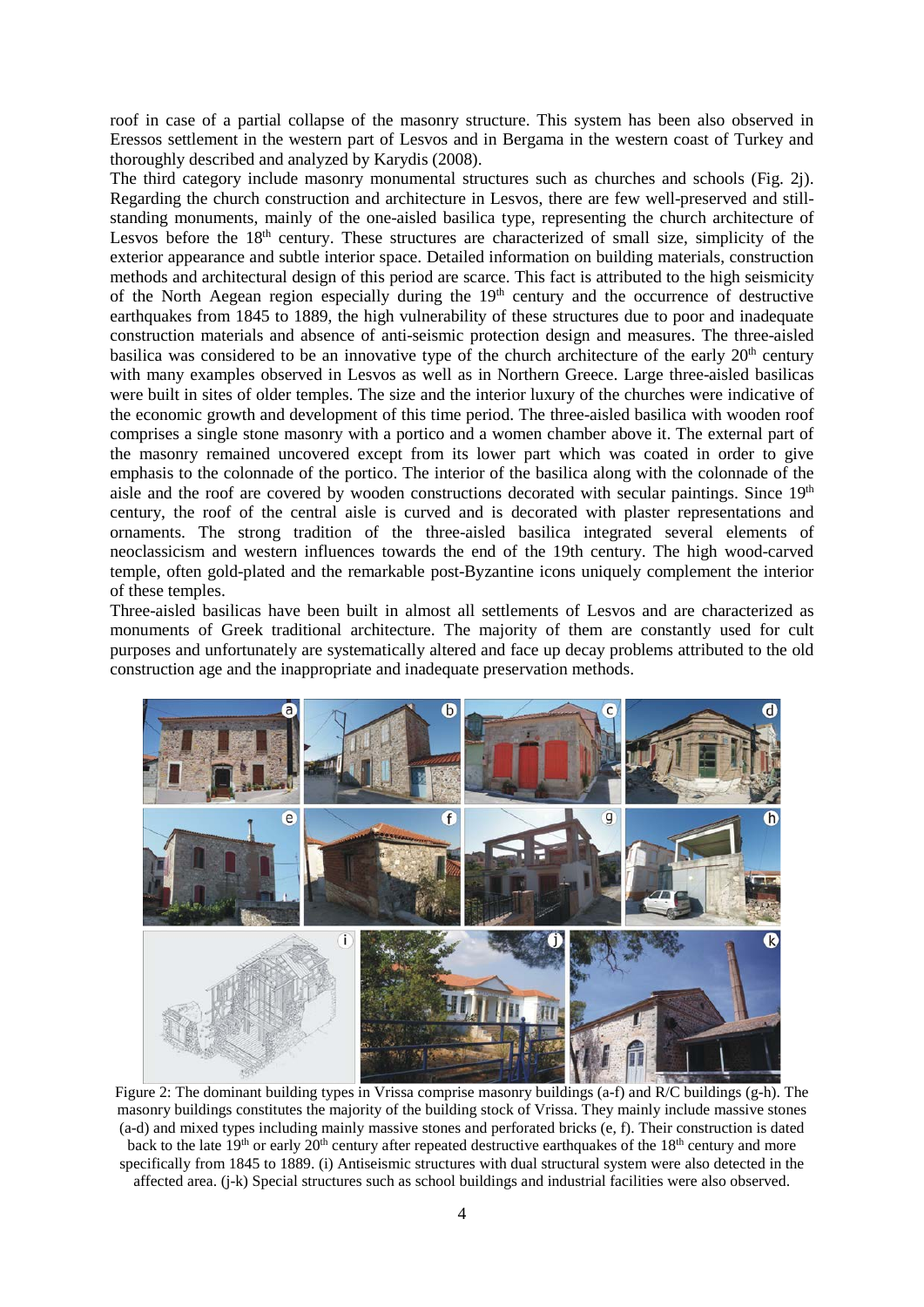Many well-preserved buildings of public and private use are of remarkable architecture and serve as reference points for villages of the affected areas. Among these structures, school buildings of great architectural value have been built at the late 19<sup>th</sup> and the early 20<sup>th</sup> century even in the most distant and small settlements of Lesvos based on the studies of famous architects of this period. The neoclassical architectural elements include columns supporting the balcony and outer staircase in the entrance. The ground plan of the building is of  $\Pi$  shape and comprises semi-ground and ground spaces located in wings of the buildings used as classrooms, while the central part of the structure includes libraries and the great ceremony hall.

The fourth category include industrial buildings including production structures and their masonry chimneys (Fig. 2k). Lesvos is a geographically isolated area and for this reason its industrial development has started since the 18<sup>th</sup> century. From the middle 19<sup>th</sup> century until the liberation in 1921, Lesvos experienced unique moments of economic growth. In 1909, 125 industries were operating in the island including 57 oil presses, 25 soap industries, 17 tanneries, 8 mills, 5 olivepomace oil factories, spinning mills, dye houses, ginning mills, pasta laboratories, machining centres and talk mines. The construction of new, large and impressive buildings for olive oil extraction and soap production started after 1870 and the arrival of the first steam engines in Lesvos. Nowadays, Lesvos comprises more than 100 well-preserved industrial complexes, whose buildings are defined as architectural monuments. They are still standing, although their static compliance is gradually reduced through the years.

## *3.2. Damage and its classification into damage grades*

The stone masonry buildings suffered the most by the 2017 Lesvos earthquake. They sustained (a) damage grade 1 (negligible to slight damage) comprising hairline cracks in the load-bearing masonry walls, (b) damage grade 2 (moderate damage) including cracks in many walls, detachment of small pieces of places from the walls and partial collapse of chimneys (Fig. 3a), (c) damage grade 3 (substantial to heavy damage) comprising large and extensive cracking of all masonry load-bearing walls, detachment of large pieces of plaster in all load-bearing walls, dislocation and fall of roof tiles, detachment of the roof from the rest of the structure and fall of gables (Fig. 3b), (d) damage grade 4 (very heavy damage) including heavy structural failure of roofs and floors (Fig. 3c) and (e) damage grade 5 of partial and total collapse (Fig. 3d). From the earthquake engineering point of view, the damage observed in this dominant type of structures is attributed mainly to their old construction age and their high vulnerability taking into account the fact that their construction is dated back to the late  $19<sup>th</sup>$  or the early  $20<sup>th</sup>$  century.

The special structures including temples, post-byzantine structures, museums, schools and industrial buildings with masonry load-bearing walls suffered similar damage with the masonry residential buildings. More specifically, temples suffered damage comprising cracks in most of the masonry walls (Fig. 3e-f) and in other parts such the dome, the columns, the aisles, the apse and the gable. Postbyzantine structures suffered the aforementioned damage as well as partial collapse of the walls.

Industrial buildings suffered partial collapse of the perimeter masonry walls and damage of the masonry chimneys on the verge of collapse (Fig. 3g-h). A typical example is the industrial building located at the northern entrance of Vrissa settlement comprising an oil mill along with its masonry chimney (Fig. 3g-h). The main building is composed of masonry load-bearing walls built with roughly treated stones and handmade solid clay bricks, while the masonry chimney has been built with solid clay bricks (Fig. 3g-h). Unfortunately, both structures were abandoned since the late 90s, but they were typical examples and reminders of the industrial prosperity of Vrissa during the late 19<sup>th</sup> century. Schools suffered fall of the gable above the entrance and partial collapse of the load-bearing masonry walls (Fig. 3i-l).

As regards traditional buildings with the dual structural system, they performed better than the masonry structures with load-bearing walls. The primary structural system comprising the masonry walls of the ground floor sustained no structural damage and light non-structural damage including cracks of the masonry. The secondary structural system showed good performance during the earthquake sustaining successfully the vertical loads of the upper floor and resulting in still standing residential buildings after the earthquake, despite the fact that the masonry suffered damage varying from large cracks to partial collapse.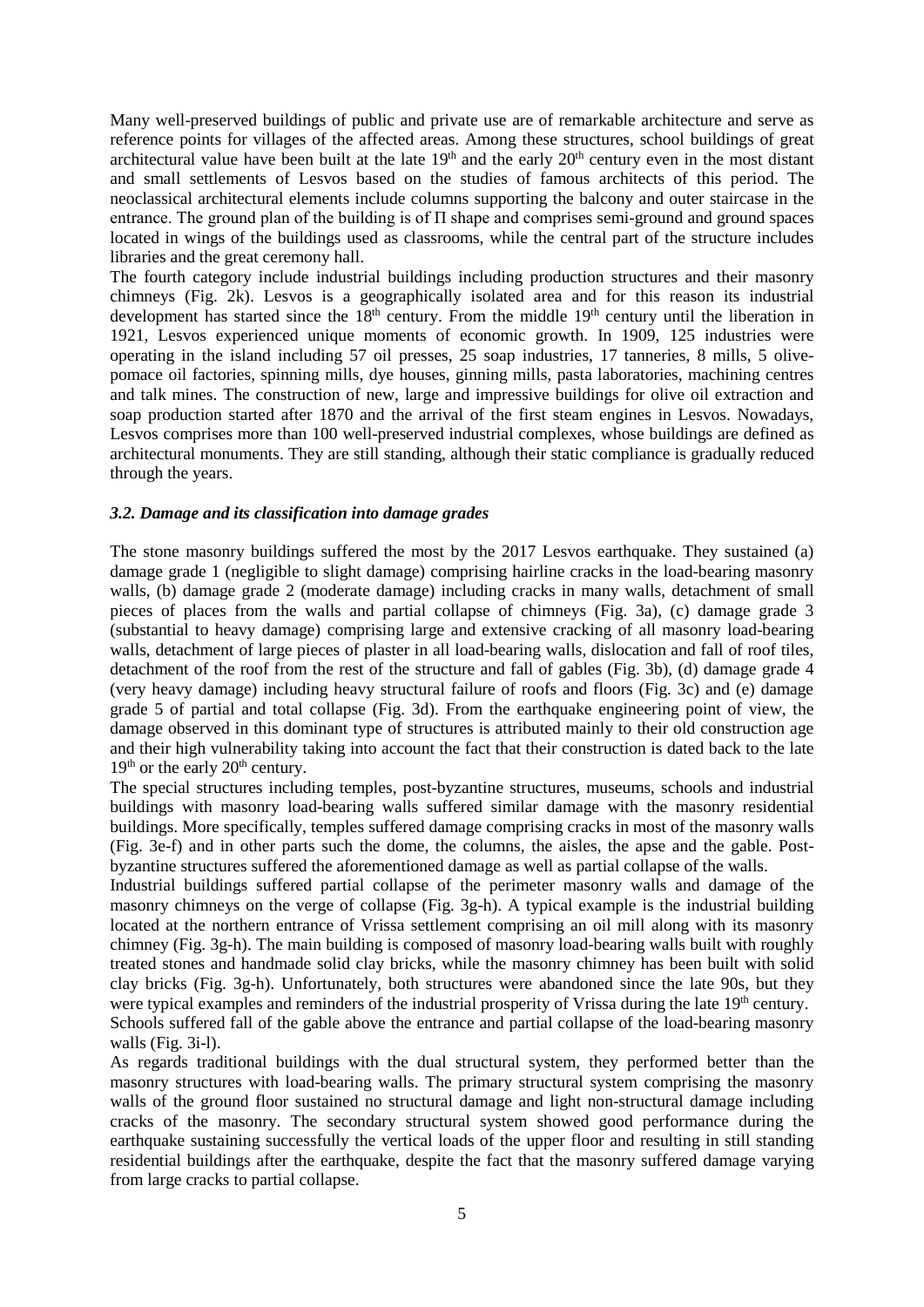All R/C buildings constructed during the last decades showed good performance during the 2017 Lesvos earthquake since none of them suffered heavy structural damage. R/C buildings suffered only non-structural damage including cracks in the infill walls, detachment of large pieces of plaster from the infill walls and detachment of the infill walls from the surrounding R/C frame (damage grade varying from 1 to 2 based on the EMS-98). However, some free standing elements sensitive to base accelerations were dislocated and damaged.



Figure 3. Representative photos of the observed damage in Vrissa settlement. (a) damage grade 2, (b) damage grade 3, (c) damage grade 4 and (d) damage grade 5 in masonry buildings with load-bearing walls. The masonry monumental buildings (e-f) and the masonry industrial builsings and related facilities (g-h) suffered damage similar to masonry residential buildings. (i-l) Masonry schools suffered similar damage. The Vrissa elementary school suffered near total collapse.

Taking into account the aforementioned macroseismic data, among structures constructed without seismic provisions, the stone masonry residential buildings, monumental and industrial structures suffered the most by the earthquake, while the traditional buildings of the area with dual structural system performed relatively well and suffered minor damage. R/C buildings remained intact by the earthquake.

Based on the fact that (a) since 1889 no strong earthquake struck Lesvos until 2017 and (b) Vrissa is a traditional settlement of Lesvos, described as a preserved settlement according to the Governmental Gazette of Hellenic Republic, the majority of buildings include masonry structures belonging to the vulnerability class C (Fig. 4a), while the minority comprises very few R/C buildings belonging to the vulnerability class D (Fig. 4a).

Based on the damage distribution in Vrissa, it is concluded that its northwestern part is the worst affected characterized by damage grades 4 and 5 including partial structural failure of roofs, floors and walls as well as total or near total collapse respectively (Fig. 4b). 47.2% of the surveyed buildings of vulnerability class C suffered damage grade 5, 18.1% damage grade 4, 12.7% damage grade 3, 8.0% damage grade 2 and 13.3% damage grade 1 (Fig. 4b).

## *3.3. Assignments of EMS-98 intensity degrees and methodology for isoseismal maps drawing*

The general idea was to assign local macroseismic intensity values across Vrissa village, taking into account the building damage grades, withdrawing the factor of observation point density and concluding to a clear intensity map.

Almost all buildings (99.38%) in Vrissa belong to vulnerability class C. Consequently, the attempt to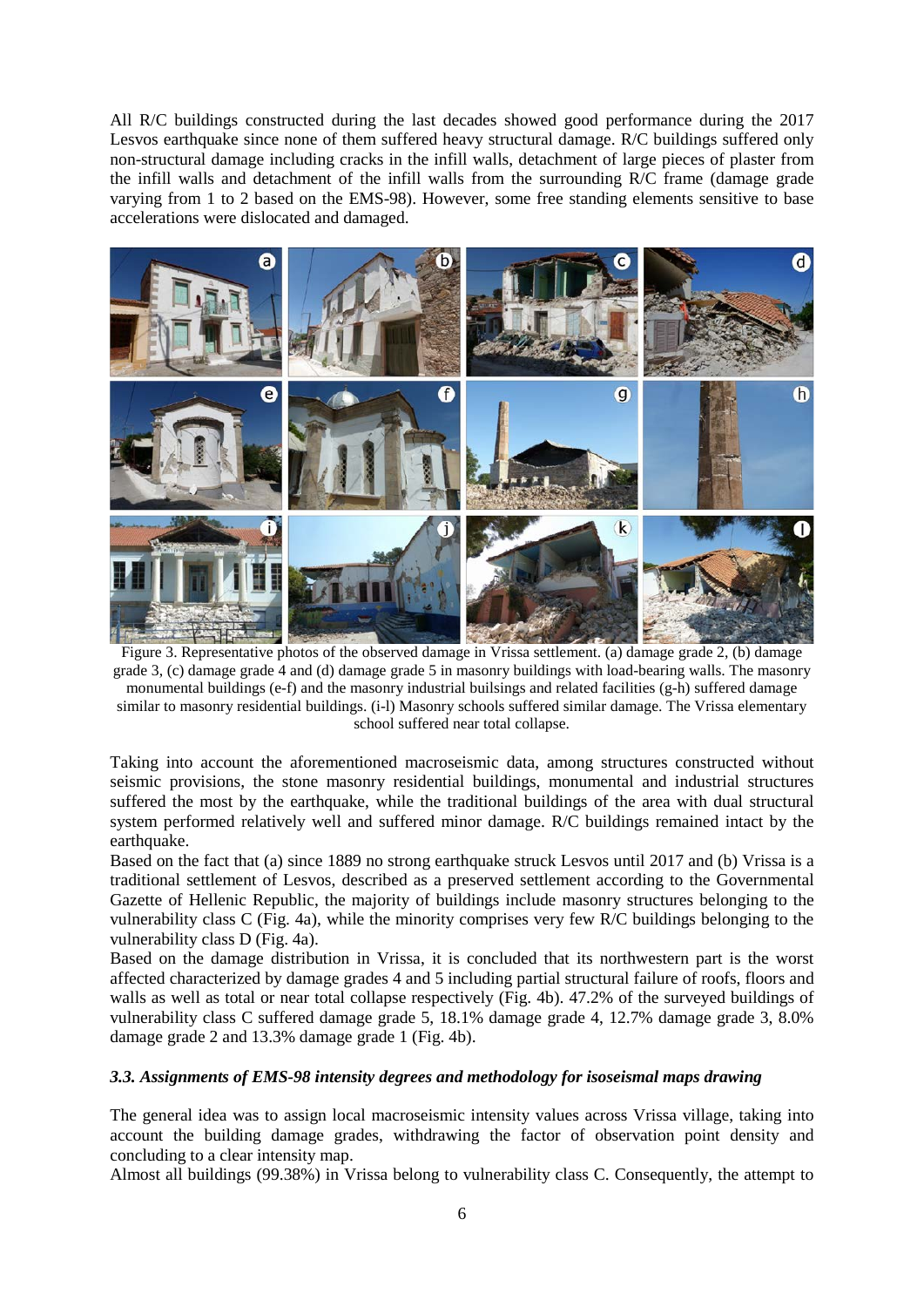determine the macroseismic intensity can only be based on the statistical processing of class C buildings across the different intensity degrees. On the basis of the definitions of quantity (Grünthal, 1998), the minimum and maximum percentages of damaged buildings for each intensity degree were set.

The first attempt was a population density map (Fig. 5a), taking into account the point density of buildings and the damage grade. The map was produced using the centroids of the building polygons to create a Kernel density map, with the number of damage grade used as population value. This map, carries an anisotropy due to not only the damage grade, but also to the shape of the village and the distribution of the surveyed buildings.



Figure 4. (a) Map of the buildings' vulnerability in Vrissa settlement based on the field macroseismic observations and the EMS-98. A percentage of 99.38% of the buildings are of vulnerability class C. (b) Masonry buildings suffered the most by the 2017 Lesvos earthquake. The observed damage grades varied from 1 to 5 (b). The damage classification into damage grades is based on the EMS-98 (b).



Figure 5: (a) Kernel Damage Score distribution based on point density and damage grade for all buildings (search radius 40m, cell size 1m). (b) Simple interpolation (Natural Neighbor method) of damage grades of vulnerability class C buildings for a search radius circle of 40m. The result respects the recorded values, but it would be more comprehensible if it could be somewhat generalized or smoothened.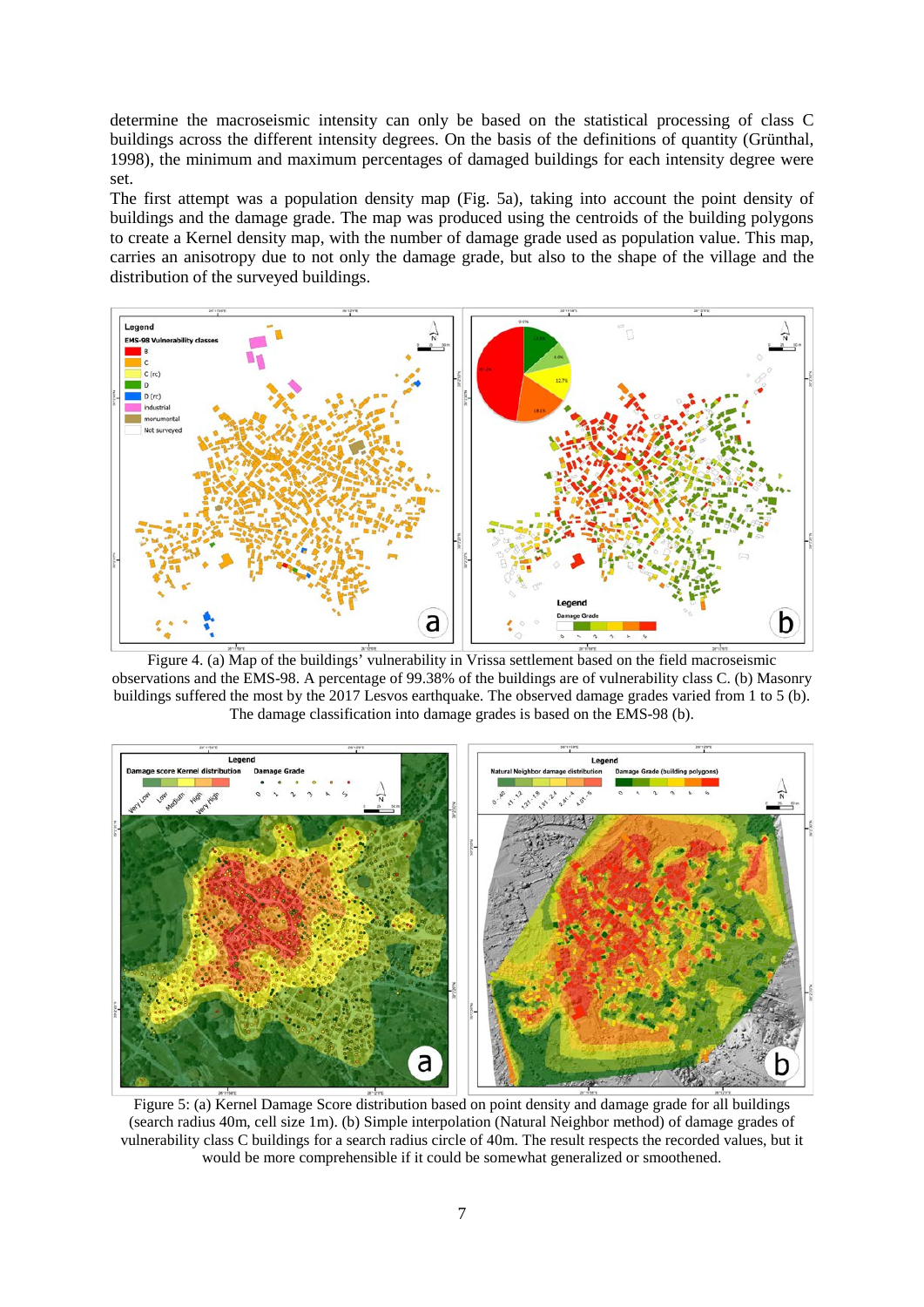This map provides a very good picture of the situation, where the most and worst damage occurred. But it also shows a linear distribution and separation of the village into two sectors, the northwest and the southeast, so provocative that requires further analysis. And before controlling factors are analyzed, there should be a refinement of these results.

The simple interpolation of damage grades for buildings of vulnerability class C was also applied, using the Natural Neighbor for a search radius circle of 40m (Fig. 5b). The result depicts the accurate distribution of damage across the village in accordance with the exact position of buildings, but it would be more comprehensible if it could be somewhat generalized or smoothened.

The purpose of the selected process was to smoothen the resulting map and at the same time withdraw the anisotropy of damage distribution that was due to the shape of the village. Two raster maps were used. The first, was the map of the damage score kernel distribution (Fig. 6a). The second, was the Kernel density of building centroids (with no population=damage grade values), shown in Figure 6b. Dividing the damage score density with the building point density, damage distribution is now weighted and independent from the shape of the village (Fig. 6c). The resulting map is a distribution of a weighted damage grade throughout the area, shown in Figure 6d.

The last step was assigning EMS 98 intensity values to that map. In the following Table 1, the calculations of Damage Score (=point density in Number of Houses \* Damage Grade per house per square kilometer,  $N^*D/km^2$ ) as a function of building density is shown. Then, the minimum and maximum scores are selected and divided with the given point density, to provide an index that represents a minimum and maximum Weighted Damage Grade, which is characteristic of the damage grade of the Vulnerability Class for every intensity degree (Fig. 6e).

Table 1: Minimum and Maximum Damage Score as a function of building point density, and Weighted Damage Grade, independent of Building Point Density, for each Intensity Degree (VII-XII, descending).

| <b>C-Vulnerability class</b> |  |  |
|------------------------------|--|--|
|                              |  |  |

| Damage Grade<br>$\boldsymbol{0}$<br>$\overline{c}$<br>$\overline{3}$<br>$\frac{4}{5}$ | Density (N/km <sup>2</sup> )<br>House Centroid<br>1000<br>1000<br>1000<br>1000<br>1000<br>1000 | $(Grade*N/km2)$<br>Damage points<br>$\overline{0}$<br>1000<br>2000<br>3000<br>4000<br>5000 | Minimum Percentage<br>$\rm{for\,}XII_{EMS-98}$<br>80% | Percentage for<br>Maximum<br>$\rm XII_{\rm EMS-98}$<br>100%   | Minimum Damage<br>Score for XII <sub>EMS-98</sub><br>4000 | Maximum Damage<br>Score for XII <sub>EMS-98</sub><br>5000 | Density) for XII <sub>EMS-98</sub><br>Damage Score/House<br>Minimum Weighted<br>Damage (Minimum<br>4 | Maximum Weighted |
|---------------------------------------------------------------------------------------|------------------------------------------------------------------------------------------------|--------------------------------------------------------------------------------------------|-------------------------------------------------------|---------------------------------------------------------------|-----------------------------------------------------------|-----------------------------------------------------------|------------------------------------------------------------------------------------------------------|------------------|
| Damage Grade                                                                          | Density (N/km2)<br>House Centroid                                                              | (Grade*N/km2)<br>Damage points                                                             | Minimum Percentage<br>for ${\rm XI\,_{EMS-98}}$       | Percentage for XI <sub>EMS</sub><br>Maximum<br>98             | Score for XII <sub>EMS-98</sub><br>Minimum Damage         | Maximum Damage<br>Score for XII EMS-98                    | Damage Score/House<br>Density) for XI <sub>EMS-98</sub><br>Minimum Weighted<br>Damage (Minimum       | Maximum Weighted |
| $\mathbf{0}$<br>$\mathbf{2}$<br>$\overline{3}$<br>4<br>5                              | 1000<br>1000<br>1000<br>1000<br>1000<br>1000                                                   | $\overline{0}$<br>1000<br>2000<br>3000<br>4000<br>5000                                     | 60%<br>20%                                            | 100%<br>60%                                                   | 2400<br>1000                                              | 4000<br>3000                                              | $\overline{1}$                                                                                       |                  |
| Damage Grade                                                                          | Density (N/km <sup>2</sup> )<br>House Centroid                                                 | Damage points<br>$(Grade*Nkm2)$                                                            | Minimum Percentage<br>for $\rm X_{EMS-98}$            | Percentage for X <sub>EMS</sub> .<br>Maximum<br>$\frac{8}{2}$ | Minimum Damage<br>Score for X <sub>EMS-98</sub>           | Maximum Damage<br>Score for X <sub>EMS-98</sub>           | Damage Score/House<br>Minimum Weighted<br>Density) for X <sub>EMS-98</sub><br>Damage (Minimum        | Maximum Weighted |
| $\boldsymbol{0}$                                                                      | 1000                                                                                           | $\boldsymbol{0}$                                                                           |                                                       |                                                               |                                                           |                                                           | $\mathbf{0}$                                                                                         | 2.4              |
|                                                                                       | 1000                                                                                           | 1000                                                                                       |                                                       |                                                               |                                                           |                                                           |                                                                                                      |                  |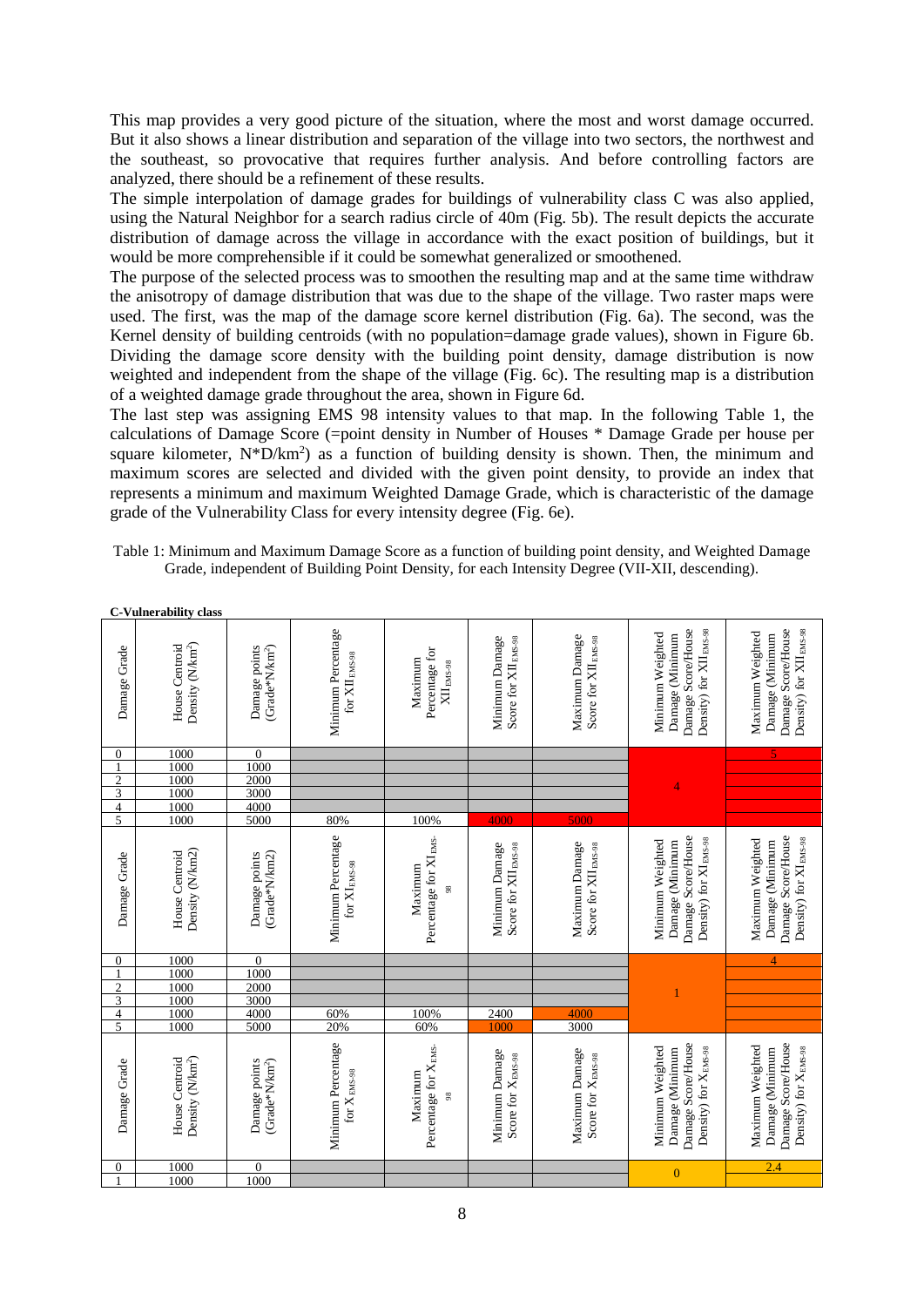| $\mathfrak{2}$          | 1000                                           | 2000                                        |                                                     |                                                     |                                                    |                                                    |                                                                                                     |                                                                                                      |
|-------------------------|------------------------------------------------|---------------------------------------------|-----------------------------------------------------|-----------------------------------------------------|----------------------------------------------------|----------------------------------------------------|-----------------------------------------------------------------------------------------------------|------------------------------------------------------------------------------------------------------|
| $\overline{\mathbf{3}}$ | 1000                                           | 3000                                        |                                                     |                                                     |                                                    |                                                    |                                                                                                     |                                                                                                      |
| $\frac{4}{5}$           | 1000                                           | 4000                                        | 20%                                                 | 60%                                                 | 800                                                | 2400                                               |                                                                                                     |                                                                                                      |
|                         | 1000                                           | 5000                                        | 0%                                                  | 20%                                                 | $\overline{0}$                                     | 1000                                               |                                                                                                     |                                                                                                      |
| Damage Grade            | Density (N/km <sup>2</sup> )<br>House Centroid | Damage points<br>$(Grade*N/km2)$            | Minimum Percentage<br>for $IX_{ENS-98}$             | Percentage for IX <sub>EMS</sub><br>Maximum<br>98   | Minimum Damage<br>Score for IX EMS-98              | Maximum Damage<br>Score for IX <sub>EMS-98</sub>   | Damage Score/House<br>Density) for IXEMS-98<br>Minimum Weighted<br>Damage (Minimum                  | Damage Score/House<br>Density) for IX <sub>ENS-98</sub><br>Maximum Weighted<br>Damage (Minimum       |
| $\boldsymbol{0}$        | 1000                                           | $\overline{0}$                              |                                                     |                                                     |                                                    |                                                    |                                                                                                     | 1.8                                                                                                  |
|                         | 1000                                           | 1000                                        |                                                     |                                                     |                                                    |                                                    |                                                                                                     |                                                                                                      |
| $\frac{2}{3}$           | 1000                                           | 2000                                        |                                                     |                                                     |                                                    |                                                    | $\overline{0}$                                                                                      |                                                                                                      |
|                         | 1000                                           | 3000                                        | 20%                                                 | 60%                                                 | 600                                                | 1800                                               |                                                                                                     |                                                                                                      |
| $\frac{4}{5}$           | 1000                                           | 4000                                        | 0%                                                  | 20%                                                 | $\overline{0}$                                     | 800                                                |                                                                                                     |                                                                                                      |
|                         | 1000                                           | 5000                                        |                                                     |                                                     |                                                    |                                                    |                                                                                                     |                                                                                                      |
| Damage Grade            | Density (N/km <sup>2</sup> )<br>House Centroid | Damage points<br>(Grade*N/km <sup>2</sup> ) | Minimum Percentage<br>for $\rm VIII_{\,\,less\,s}$  | Percentage for<br>Maximum<br>$\rm VIII_{\rm EMS98}$ | Score for VIII <sub>EMS-98</sub><br>Minimum Damage | Maximum Damage<br>Score for VIII <sub>EMS-98</sub> | Damage Score/House<br>Minimum Weighted<br>Damage (Minimum<br>Density) for<br>$\rm VIII_{\rm EMS98}$ | Damage Score/House<br>Maximum Weighted<br>Density) for VIII EMS-<br>Damage (Minimum<br>$\frac{8}{2}$ |
| $\boldsymbol{0}$        | 1000                                           | $\frac{0}{1000}$                            |                                                     |                                                     |                                                    |                                                    |                                                                                                     | 1.2                                                                                                  |
| $\mathbf{1}$            | 1000                                           |                                             |                                                     |                                                     |                                                    |                                                    |                                                                                                     |                                                                                                      |
| $\overline{2}$          | 1000                                           | 2000                                        | 20%                                                 | 60%                                                 | 400                                                | 1200                                               |                                                                                                     |                                                                                                      |
| $\overline{3}$          | 1000                                           | 3000                                        | 0%                                                  | 20%                                                 | $\overline{0}$                                     | 600                                                | $\boldsymbol{0}$                                                                                    |                                                                                                      |
| $\overline{4}$          | 1000                                           | 4000                                        |                                                     |                                                     |                                                    |                                                    |                                                                                                     |                                                                                                      |
| $\overline{5}$          | 1000                                           | 5000                                        |                                                     |                                                     |                                                    |                                                    |                                                                                                     |                                                                                                      |
| Damage Grade            | Density (N/km <sup>2</sup> )<br>House Centroid | Damage points<br>(Grade*N/km <sup>2</sup> ) | Minimum Percentage<br>for $\rm{VII}_{\rm{ EMS-98}}$ | Percentage for<br>Maximum<br>$\rm{VI}_{EMS-98}$     | Minimum Damage<br>Score for VII <sub>EMS-98</sub>  | Maximum Damage<br>Score for VII <sub>EMS-98</sub>  | Damage Score/House<br>Density) for VII <sub>EMS-98</sub><br>Minimum Weighted<br>Damage (Minimum     | Damage Score/House<br>Density) for VII <sub>EMS-98</sub><br>Maximum Weighted<br>Damage (Minimum      |
| $\boldsymbol{0}$        | 1000                                           | $\boldsymbol{0}$                            |                                                     |                                                     |                                                    |                                                    |                                                                                                     | 0.4                                                                                                  |
| 1                       | 1000                                           | 1000                                        |                                                     |                                                     |                                                    |                                                    |                                                                                                     |                                                                                                      |
| $\overline{2}$          | 1000                                           | 2000                                        | 0%                                                  | 20%                                                 | $\overline{0}$                                     | 400                                                | $\overline{0}$                                                                                      |                                                                                                      |
| $\frac{3}{4}$           | 1000                                           | 3000                                        |                                                     |                                                     |                                                    |                                                    |                                                                                                     |                                                                                                      |
|                         | 1000                                           | 4000                                        |                                                     |                                                     |                                                    |                                                    |                                                                                                     |                                                                                                      |
| $\overline{5}$          | 1000                                           | 5000                                        |                                                     |                                                     |                                                    |                                                    |                                                                                                     |                                                                                                      |

Finally, intensity degrees were matched to weighted damage grades according to the boundaries of Figure 6e, and the weighted damage grade map for vulnerability class C buildings, was translated into EMS 98 intensity map, as shown in Figure 6f.

Different algorithms and parameters were used in order to optimize the resulting intensity map. Simple Point Density results in a more fragmented map, while Kernel Density provides a smoother and more generalized map and contours. Also, different search radius values were tested. This parameter depends on the area extent and number of observation points. Automatic settings (in this case 16m,  $1/30<sup>th</sup>$  of the minimum dimension of the map) resulted in a bubble-like map (circular areas around the house centroids), while a larger radius (50m) resulted in losing one intensity degree due to overgeneralization. Through a trial and error process, a search radius of 40 meters was finally selected as the most suitable for conditions at hand. The processing steps are shown in Figure 6.

We conclude that this Weighted Damage Grade Map is equivalent to an EMS-98 Macroseismic Intensity Map (Fig. 6f). It has to be noted that, on the basis of C Class vulnerability buildings, damage statistics would justify an intensity of XII, once there are areas that all such constructions have collapsed. However, it was decided to mark these areas with an XI+, because there were not enough R/C buildings in the area, and assigning a XII intensity would be reasonably questionable.

## **4. CONCLUSIONS – DISCUSSION**

Based on the results of the field reconnaissance in the devastated settlement of Vrissa, it is concluded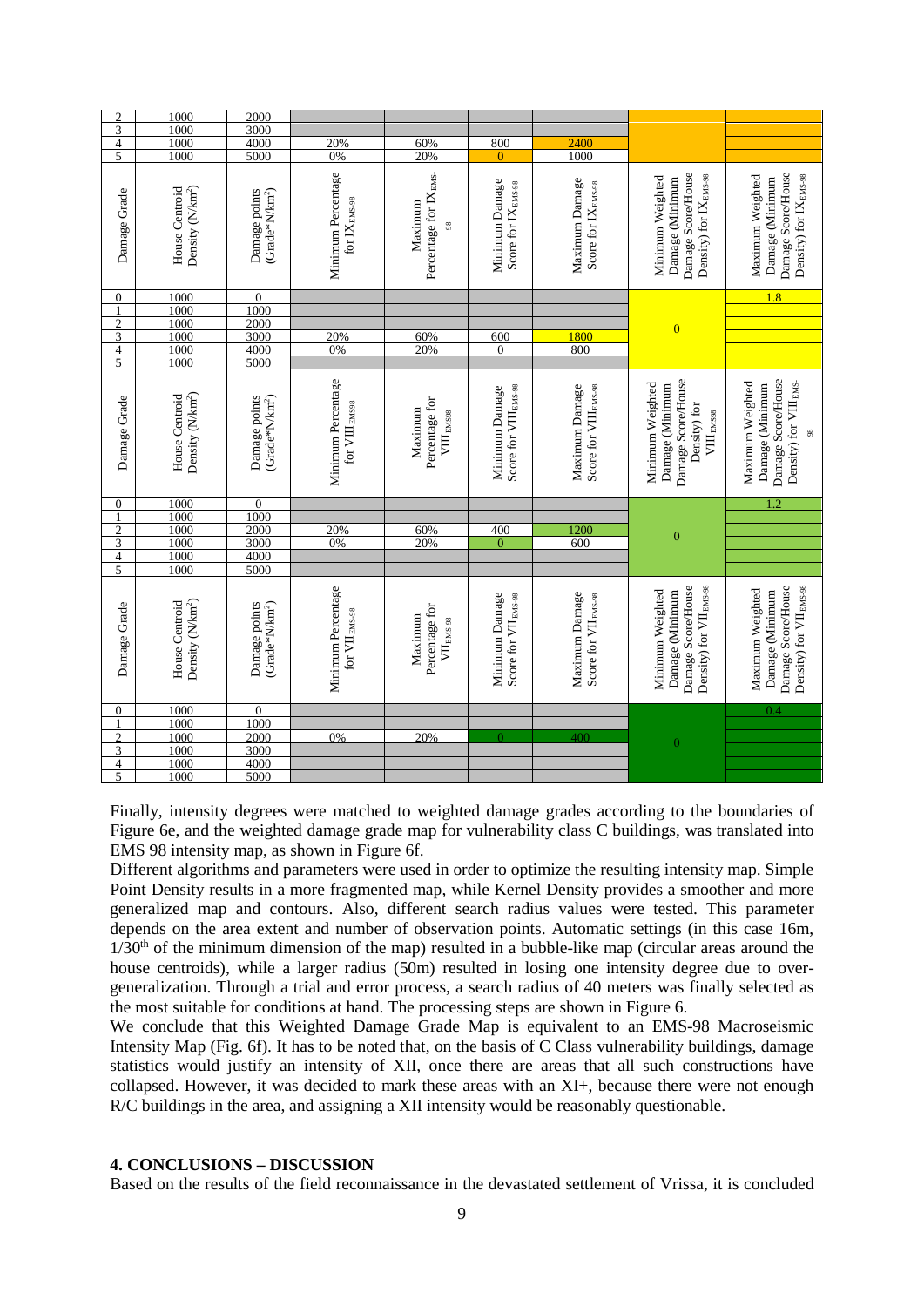that residential buildings with masonry load-bearing walls dated back to the late  $19<sup>th</sup>$  and early  $20<sup>th</sup>$ century comprise the majority of the building stock. Mainly due to their old construction age and their high vulnerability, they suffered the most by the 2017 Lesvos earthquake. Based on the EMS-98, they classified mainly into vulnerability class C and they suffered mostly damage grade 5 and 4 (47.2% and 18.1% of the total buildings of Vrissa respectively). Special structures including temples, postbyzantine structures, museums, schools and industrial buildings with masonry load-bearing walls suffered similar damage with the masonry residential buildings. All R/C buildings constructed during the last decades showed good performance during the 2017 Lesvos earthquake since none of them suffered heavy structural damage.

During the rapid post-earthquake field survey conducted in the affected area, a special category of traditional residential buildings was detected in Vrissa settlement. These traditional buildings are characterized by dual structural system comprising both autonomous masonry walls and timber frames with extensive "X" bracing. These frames guaranteed the stability of the roof and the structures did not collapse even in the case of partial collapse of their masonry walls.

In conclusion, an XI+<sub>EMS-98</sub> intensity was mainly assigned to the western part of Vrissa settlement and in isolated areas of its southern part due to the fact that most buildings of vulnerability class C suffer damage of grade 4 and many of grade 5. Taking into account the methodology applied for the EMS-98 seismic intensities assignment in Vrissa settlement, the following remarks can be made:

- i. Damage assessment was only applicable for C Class buildings, due to their overwhelming majority in the settlement (>99%).
- ii. Most of buildings with damage grade 5 were located within the area of low slope angles and low elevation, with the exception of the southwestern part of the village.
- iii. Raw damage distribution shows a linear development of maximum damage for the northwest part of the village. However, this shape is biased by the building distribution and density of the village.
- iv. Weighted damage distribution shows a NNE-SSW zone of maximum damage, equivalent to XI+EMS-98 intensity.

The very heavy structural damage was observed in the western part of Vrissa, while its eastern part remained relatively intact (Fig. 6f-g). Taking into account the geological and tectonic structure, the geomorphological setting and our field macroseismic observations on the type, vulnerability and damage grades of buildings, it is concluded that the worst affected part of Vrissa is founded on Holocene alluvial deposits comprising gray and red clays, sands and gravels, while the slightly affected part is founded on Pleistocene deposits including fluvial sands, clays and conglomerates with thickness of about 100 m (Fig. 6h).

Apart from the worst affected western part of Vrissa founded on alluvial deposits, very heavy structural damage including partial or total collapses was also observed in isolated areas in its southwestern intact part. The occurrence of these damage islet is attributed to the generation of earthquake-induced landslides along geotechnically unstable zones characterized by relatively steeper slopes (Fig. 6g).

Based on data and results of this field macroseismic survey after the June 12, 2017 Lesvos earthquake, it is concluded that the geological setting, the geomorphological parameters, the occurrence of geotechnically unstable zones, the geotechnical properties of the foundation soils and the building characteristics in the devastated village have been identified as factors controlling the spatial distribution of building damage in Vrissa settlement. More specifically, the occurrence of buildings characterized by old construction age and high vulnerability founded on recent deposits and on slopes in an area that it is bounded by significant faults in combination with observed directivity phenomena detected by Papadopoulos et al. (2017) and possible amplification resulted in destruction.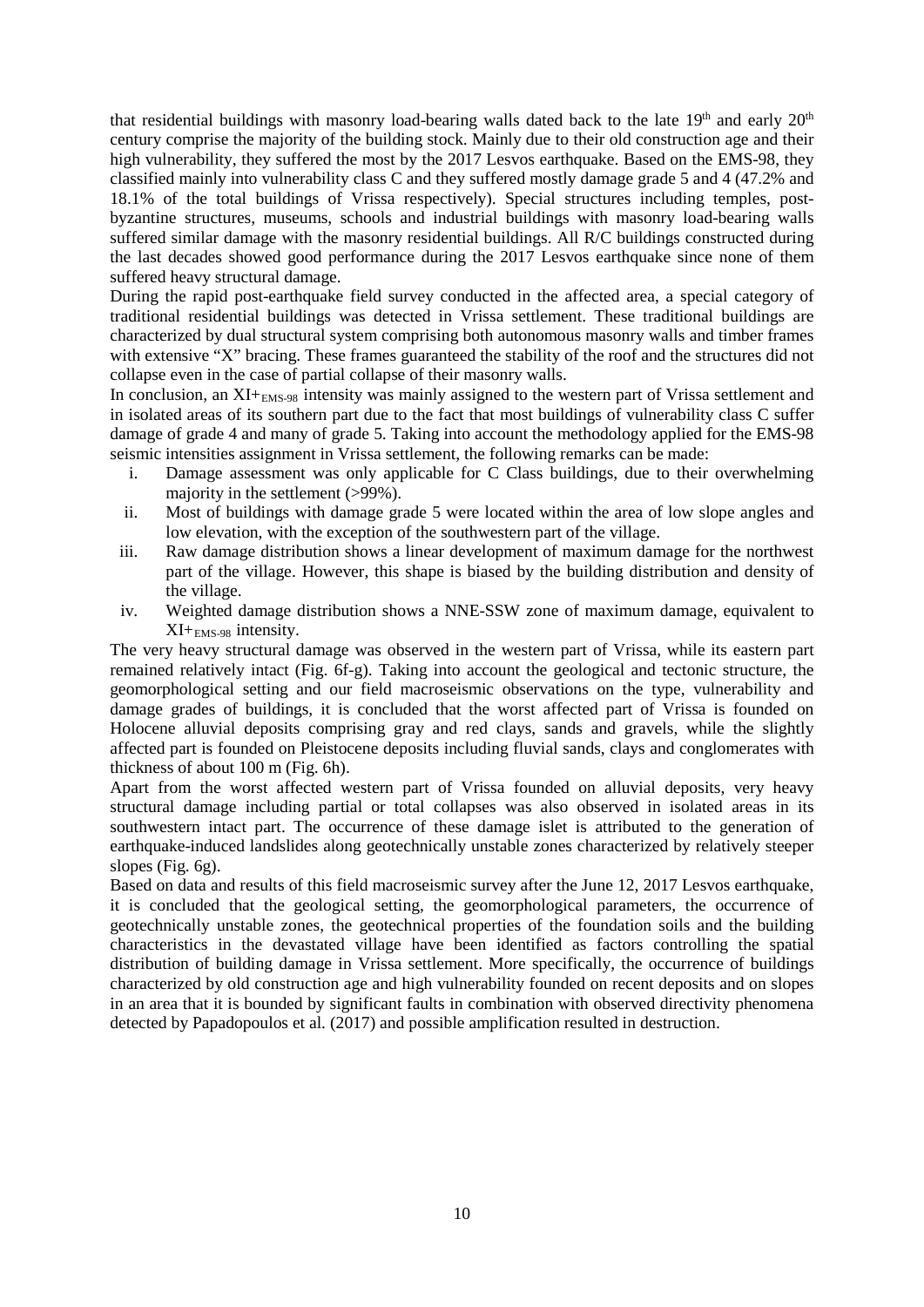

Figure 6. (a) Building polygons converted to points (feature to point) for further point density calculations. (b) Kernel density of building centroids. (c) Kernel Damage Score map (Damage Grade\*Point Density/km<sup>2</sup>). (d) Weighted Damage Grade (Kernel Damage Score Map/Kernel Point Density Map). (e) Weighted Damage Grade and respective EMS-98 Intensity degrees. (f) Isoseismal map for Vrissa settlement after the 2017 Lesvos

earthquake based on the application of the EMS-98. (g) Geological map of the broader area of Vrissa. (h) Slope map of Vrissa (values %).

#### **5. REFERENCES**

Ambraseys N (2009). Earthquakes in the Mediterranean and Middle East: a multidisciplinary study of seismicity up to 1900. Cambridge University Press.

Chatzipetros A, Kiratzi A, Sboras S, Zouros N, Pavlides S (2013). Active faulting in the north-eastern Aegean Sea Islands. *Tectonophysics*, 597-598: 106-122.

Earthquake Planning and Protection Organization (2000). Greek Antiseismic Code 2000- ΕΑΚ 2000, Athens: Ministry of Environment, Planning and Public Works.

Grünthal G. (ed) (1998). European Macroseismic Scale 1998 EMS-98, Conseil de l'Europe, Cahiers du Centre Européen de Géodynamique et de Séismologie, 15, Luxembourg.

Hecht J (1972). Geological map of Greece, Plomari-Mytilini sheet. Institute of Geology and Mineral Exploration of Greece scale 1:50.000.

Hecht J (1974a). Geological Map of Greece, Methymna sheet. Institute of Geology and Mineral Exploration of Greece scale 1:50.000.